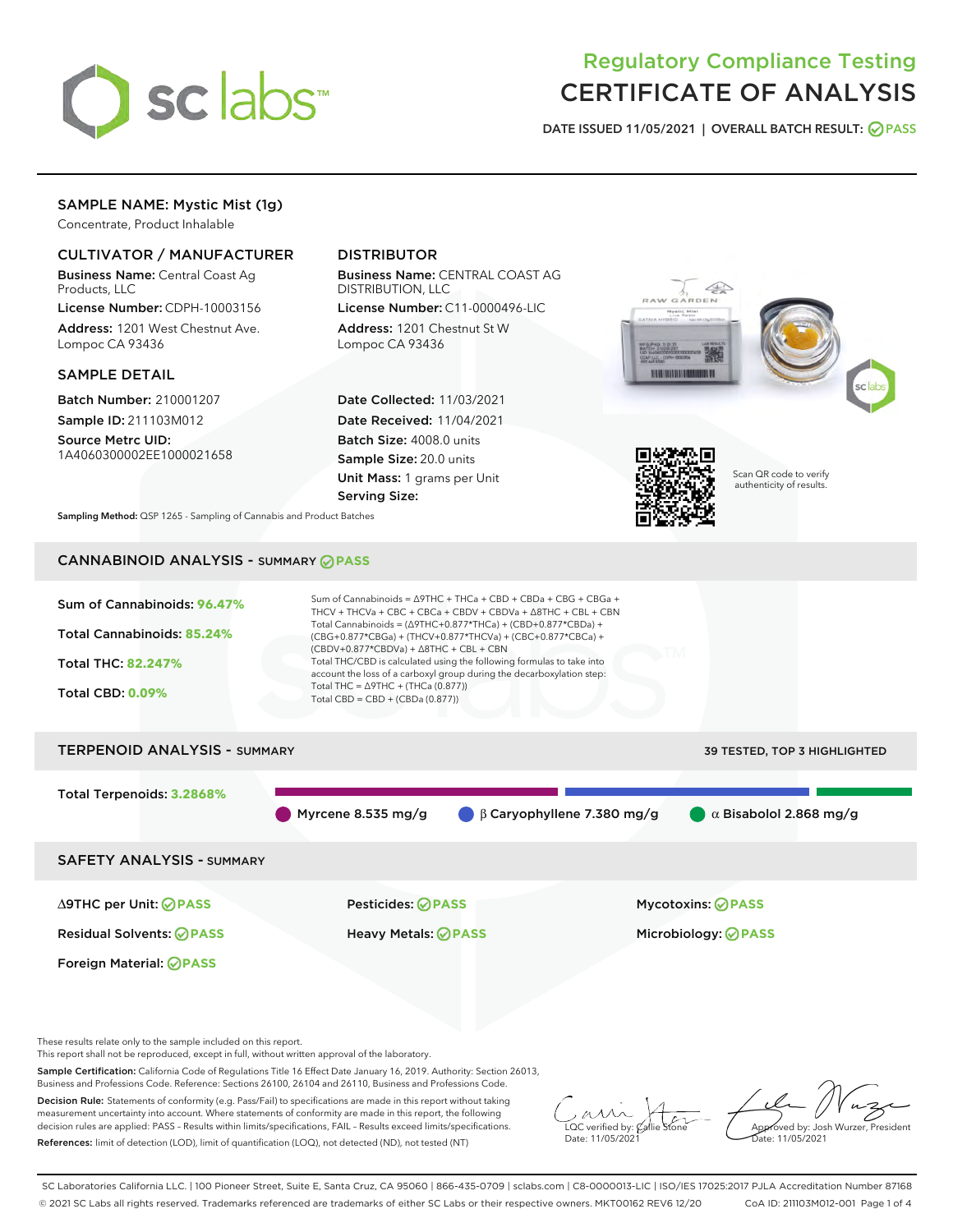



MYSTIC MIST (1G) | DATE ISSUED 11/05/2021 | OVERALL BATCH RESULT: @ PASS

#### CANNABINOID TEST RESULTS - 11/04/2021 2 PASS

Tested by high-performance liquid chromatography with diode-array detection (HPLC-DAD). **Method:** QSP 1157 - Analysis of Cannabinoids by HPLC-DAD

#### TOTAL CANNABINOIDS: **85.24%**

Total Cannabinoids (Total THC) + (Total CBD) + (Total CBG) + (Total THCV) + (Total CBC) + (Total CBDV) + ∆8THC + CBL + CBN

TOTAL THC: **82.247%** Total THC (∆9THC+0.877\*THCa)

TOTAL CBD: **0.09%**

Total CBD (CBD+0.877\*CBDa)

TOTAL CBG: 1.97% Total CBG (CBG+0.877\*CBGa)

TOTAL THCV: 0.324% Total THCV (THCV+0.877\*THCVa)

TOTAL CBC: 0.61% Total CBC (CBC+0.877\*CBCa)

TOTAL CBDV: ND Total CBDV (CBDV+0.877\*CBDVa)

| <b>COMPOUND</b> | LOD/LOQ<br>(mg/g)          | <b>MEASUREMENT</b><br><b>UNCERTAINTY</b><br>(mg/g) | <b>RESULT</b><br>(mg/g) | <b>RESULT</b><br>(%) |
|-----------------|----------------------------|----------------------------------------------------|-------------------------|----------------------|
| <b>THCa</b>     | 0.05/0.14                  | ±22.690                                            | 882.86                  | 88.286               |
| <b>A9THC</b>    | 0.06 / 0.26                | ±1.658                                             | 48.20                   | 4.820                |
| <b>CBGa</b>     | 0.1/0.2                    | ±1.00                                              | 19.2                    | 1.92                 |
| <b>CBCa</b>     | 0.07 / 0.28                | ±0.295                                             | 6.04                    | 0.604                |
| <b>THCVa</b>    | 0.07/0.20                  | ±0.176                                             | 3.69                    | 0.369                |
| <b>CBG</b>      | 0.06/0.19                  | ±0.113                                             | 2.86                    | 0.286                |
| <b>CBDa</b>     | 0.02/0.19                  | ±0.030                                             | 1.03                    | 0.103                |
| <b>CBC</b>      | 0.2 / 0.5                  | ±0.02                                              | 0.8                     | 0.08                 |
| A8THC           | 0.1/0.4                    | N/A                                                | <b>ND</b>               | <b>ND</b>            |
| <b>THCV</b>     | 0.1 / 0.2                  | N/A                                                | <b>ND</b>               | <b>ND</b>            |
| <b>CBD</b>      | 0.07/0.29                  | N/A                                                | <b>ND</b>               | <b>ND</b>            |
| <b>CBDV</b>     | 0.04 / 0.15                | N/A                                                | <b>ND</b>               | <b>ND</b>            |
| <b>CBDVa</b>    | 0.03 / 0.53                | N/A                                                | <b>ND</b>               | <b>ND</b>            |
| <b>CBL</b>      | 0.06 / 0.24                | N/A                                                | <b>ND</b>               | <b>ND</b>            |
| <b>CBN</b>      | 0.1/0.3                    | N/A                                                | <b>ND</b>               | <b>ND</b>            |
|                 | <b>SUM OF CANNABINOIDS</b> |                                                    | 964.7 mg/g              | 96.47%               |

#### **UNIT MASS: 1 grams per Unit**

| ∆9THC per Unit                        | 1120 per-package limit | 48.20 mg/unit   | <b>PASS</b> |
|---------------------------------------|------------------------|-----------------|-------------|
| <b>Total THC per Unit</b>             |                        | 822.47 mg/unit  |             |
| <b>CBD</b> per Unit                   |                        | <b>ND</b>       |             |
| <b>Total CBD per Unit</b>             |                        | $0.90$ mg/unit  |             |
| Sum of Cannabinoids<br>per Unit       |                        | 964.7 mg/unit   |             |
| <b>Total Cannabinoids</b><br>per Unit |                        | $852.4$ mg/unit |             |

#### TERPENOID TEST RESULTS - 11/05/2021

Terpene analysis utilizing gas chromatography-flame ionization detection (GC-FID). **Method:** QSP 1192 - Analysis of Terpenoids by GC-FID

| <b>COMPOUND</b>          | LOD/LOQ<br>(mg/g) | <b>MEASUREMENT</b><br><b>UNCERTAINTY</b><br>(mg/g) | <b>RESULT</b><br>(mg/g)                         | <b>RESULT</b><br>(%) |
|--------------------------|-------------------|----------------------------------------------------|-------------------------------------------------|----------------------|
| <b>Myrcene</b>           | 0.008 / 0.025     | ±0.1101                                            | 8.535                                           | 0.8535               |
| $\beta$ Caryophyllene    | 0.004 / 0.012     | ±0.2627                                            | 7.380                                           | 0.7380               |
| $\alpha$ Bisabolol       | 0.008 / 0.026     | ±0.1532                                            | 2.868                                           | 0.2868               |
| Limonene                 | 0.005 / 0.016     | ±0.0388                                            | 2.712                                           | 0.2712               |
| $\alpha$ Humulene        | 0.009/0.029       | ±0.0814                                            | 2.536                                           | 0.2536               |
| Linalool                 | 0.009 / 0.032     | ±0.0512                                            | 1.348                                           | 0.1348               |
| Ocimene                  | 0.011 / 0.038     | ±0.0359                                            | 1.117                                           | 0.1117               |
| $trans-\beta$ -Farnesene | 0.008 / 0.025     | ±0.0366                                            | 1.032                                           | 0.1032               |
| Terpinolene              | 0.008 / 0.026     | ±0.0210                                            | 1.025                                           | 0.1025               |
| Nerolidol                | 0.009 / 0.028     | ±0.0432                                            | 0.687                                           | 0.0687               |
| <b>Terpineol</b>         | 0.016 / 0.055     | ±0.0371                                            | 0.605                                           | 0.0605               |
| $\alpha$ Pinene          | 0.005 / 0.017     | ±0.0051                                            | 0.594                                           | 0.0594               |
| Guaiol                   | 0.009 / 0.030     | ±0.0237                                            | 0.503                                           | 0.0503               |
| $\beta$ Pinene           | 0.004 / 0.014     | ±0.0056                                            | 0.491                                           | 0.0491               |
| Fenchol                  | 0.010 / 0.034     | ±0.0181                                            | 0.468                                           | 0.0468               |
| Caryophyllene<br>Oxide   | 0.010 / 0.033     | ±0.0190                                            | 0.412                                           | 0.0412               |
| Borneol                  | 0.005 / 0.016     | ±0.0084                                            | 0.199                                           | 0.0199               |
| Fenchone                 | 0.009 / 0.028     | ±0.0024                                            | 0.082                                           | 0.0082               |
| Citronellol              | 0.003 / 0.010     | ±0.0036                                            | 0.073                                           | 0.0073               |
| Camphene                 | 0.005 / 0.015     | ±0.0005                                            | 0.042                                           | 0.0042               |
| Sabinene Hydrate         | 0.006 / 0.022     | ±0.0012                                            | 0.031                                           | 0.0031               |
| $\alpha$ Phellandrene    | 0.006 / 0.020     | ±0.0004                                            | 0.030                                           | 0.0030               |
| $\gamma$ Terpinene       | 0.006 / 0.018     | ±0.0005                                            | 0.030                                           | 0.0030               |
| $\alpha$ Terpinene       | 0.005 / 0.017     | ±0.0004                                            | 0.029                                           | 0.0029               |
| Nerol                    | 0.003 / 0.011     | ±0.0009                                            | 0.021                                           | 0.0021               |
| Sabinene                 | 0.004 / 0.014     | ±0.0002                                            | 0.018                                           | 0.0018               |
| 3 Carene                 | 0.005 / 0.018     | N/A                                                | <loq< th=""><th><loq< th=""></loq<></th></loq<> | <loq< th=""></loq<>  |
| p-Cymene                 | 0.005 / 0.016     | N/A                                                | <loq< th=""><th><loq< th=""></loq<></th></loq<> | <loq< th=""></loq<>  |
| Eucalyptol               | 0.006 / 0.018     | N/A                                                | <loq< th=""><th><loq< th=""></loq<></th></loq<> | <loq< th=""></loq<>  |
| (-)-Isopulegol           | 0.005 / 0.016     | N/A                                                | <b>ND</b>                                       | <b>ND</b>            |
| Camphor                  | 0.006 / 0.019     | N/A                                                | ND                                              | ND                   |
| Isoborneol               | 0.004 / 0.012     | N/A                                                | <b>ND</b>                                       | <b>ND</b>            |
| Menthol                  | 0.008 / 0.025     | N/A                                                | <b>ND</b>                                       | <b>ND</b>            |
| R-(+)-Pulegone           | 0.003 / 0.011     | N/A                                                | ND                                              | ND                   |
| Geraniol                 | 0.002 / 0.007     | N/A                                                | ND                                              | <b>ND</b>            |
| <b>Geranyl Acetate</b>   | 0.004 / 0.014     | N/A                                                | <b>ND</b>                                       | <b>ND</b>            |
| $\alpha$ Cedrene         | 0.005 / 0.016     | N/A                                                | ND                                              | ND                   |
| Valencene                | 0.009 / 0.030     | N/A                                                | ND                                              | <b>ND</b>            |
| Cedrol                   | 0.008 / 0.027     | N/A                                                | <b>ND</b>                                       | ND                   |
| <b>TOTAL TERPENOIDS</b>  |                   |                                                    | 32.868 mg/g                                     | 3.2868%              |

SC Laboratories California LLC. | 100 Pioneer Street, Suite E, Santa Cruz, CA 95060 | 866-435-0709 | sclabs.com | C8-0000013-LIC | ISO/IES 17025:2017 PJLA Accreditation Number 87168 © 2021 SC Labs all rights reserved. Trademarks referenced are trademarks of either SC Labs or their respective owners. MKT00162 REV6 12/20 CoA ID: 211103M012-001 Page 2 of 4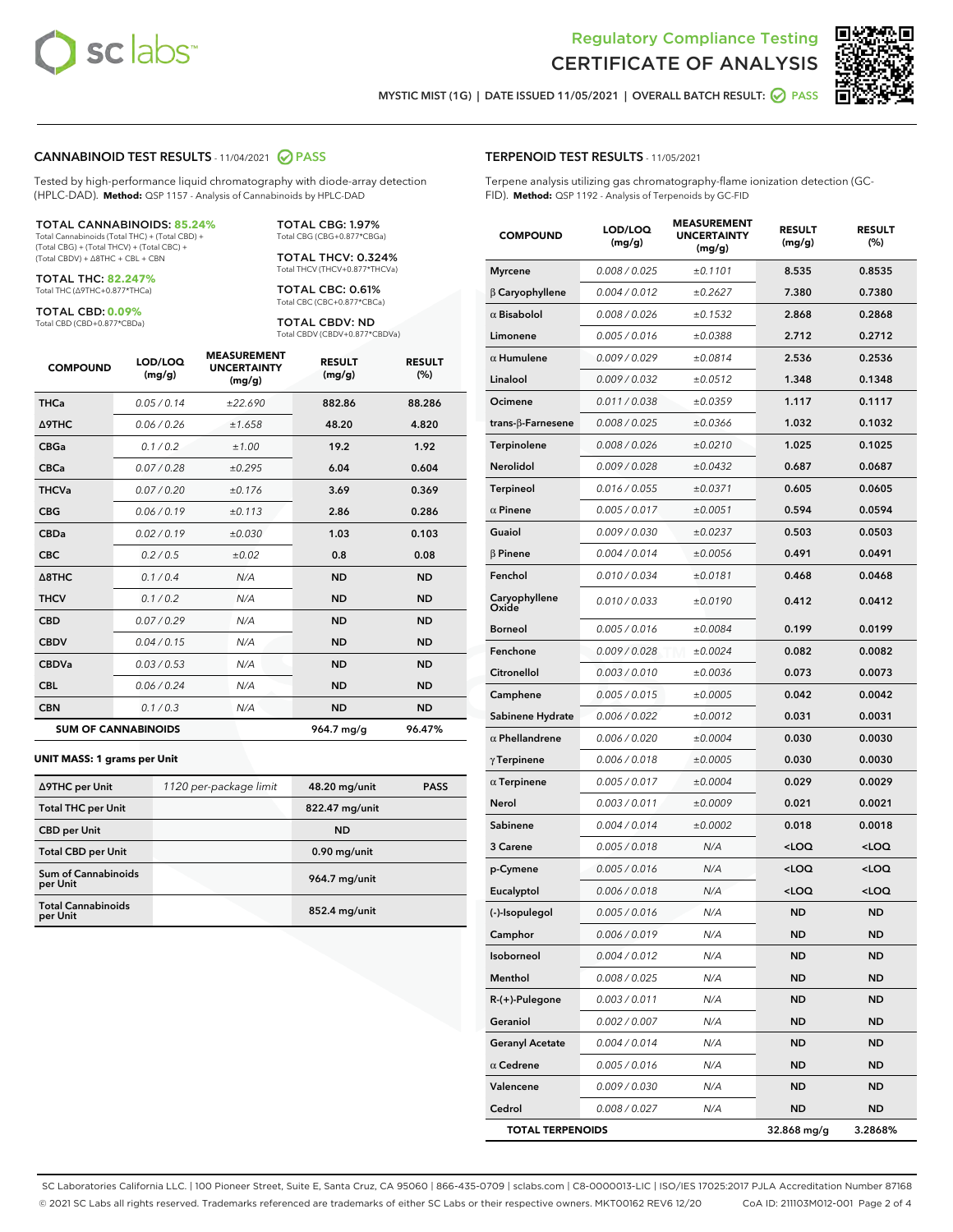



MYSTIC MIST (1G) | DATE ISSUED 11/05/2021 | OVERALL BATCH RESULT: ● PASS

## CATEGORY 1 PESTICIDE TEST RESULTS - 11/05/2021 2 PASS

Pesticide and plant growth regulator analysis utilizing high-performance liquid chromatography-mass spectrometry (HPLC-MS) or gas chromatography-mass spectrometry (GC-MS). \*GC-MS utilized where indicated. **Method:** QSP 1212 - Analysis of Pesticides and Mycotoxins by LC-MS or QSP 1213 - Analysis of Pesticides by GC-MS

| <b>COMPOUND</b>             | LOD/LOQ<br>$(\mu g/g)$ | <b>ACTION</b><br><b>LIMIT</b><br>$(\mu g/g)$ | <b>MEASUREMENT</b><br><b>UNCERTAINTY</b><br>$(\mu g/g)$ | <b>RESULT</b><br>$(\mu g/g)$ | <b>RESULT</b> |
|-----------------------------|------------------------|----------------------------------------------|---------------------------------------------------------|------------------------------|---------------|
| Aldicarb                    | 0.03/0.08              | $\ge$ LOD                                    | N/A                                                     | <b>ND</b>                    | <b>PASS</b>   |
| Carbofuran                  | 0.02/0.05              | $>$ LOD                                      | N/A                                                     | <b>ND</b>                    | <b>PASS</b>   |
| Chlordane*                  | 0.03 / 0.08            | $\ge$ LOD                                    | N/A                                                     | <b>ND</b>                    | <b>PASS</b>   |
| Chlorfenapyr*               | 0.03/0.10              | $\ge$ LOD                                    | N/A                                                     | <b>ND</b>                    | <b>PASS</b>   |
| Chlorpyrifos                | 0.02 / 0.06            | $\ge$ LOD                                    | N/A                                                     | <b>ND</b>                    | <b>PASS</b>   |
| Coumaphos                   | 0.02 / 0.07            | $>$ LOD                                      | N/A                                                     | <b>ND</b>                    | <b>PASS</b>   |
| Daminozide                  | 0.02/0.07              | $>$ LOD                                      | N/A                                                     | <b>ND</b>                    | <b>PASS</b>   |
| <b>DDVP</b><br>(Dichlorvos) | 0.03/0.09              | $\ge$ LOD                                    | N/A                                                     | <b>ND</b>                    | <b>PASS</b>   |
| Dimethoate                  | 0.03 / 0.08            | $\ge$ LOD                                    | N/A                                                     | <b>ND</b>                    | <b>PASS</b>   |
| Ethoprop(hos)               | 0.03/0.10              | $>$ LOD                                      | N/A                                                     | <b>ND</b>                    | <b>PASS</b>   |
| Etofenprox                  | 0.02 / 0.06            | $\ge$ LOD                                    | N/A                                                     | <b>ND</b>                    | <b>PASS</b>   |
| Fenoxycarb                  | 0.03 / 0.08            | $\ge$ LOD                                    | N/A                                                     | <b>ND</b>                    | <b>PASS</b>   |
| Fipronil                    | 0.03/0.08              | $\ge$ LOD                                    | N/A                                                     | <b>ND</b>                    | <b>PASS</b>   |
| Imazalil                    | 0.02 / 0.06            | $\ge$ LOD                                    | N/A                                                     | <b>ND</b>                    | <b>PASS</b>   |
| <b>Methiocarb</b>           | 0.02 / 0.07            | $\ge$ LOD                                    | N/A                                                     | <b>ND</b>                    | <b>PASS</b>   |
| Methyl<br>parathion         | 0.03/0.10              | $\ge$ LOD                                    | N/A                                                     | <b>ND</b>                    | <b>PASS</b>   |
| <b>Mevinphos</b>            | 0.03/0.09              | $>$ LOD                                      | N/A                                                     | <b>ND</b>                    | <b>PASS</b>   |
| Paclobutrazol               | 0.02 / 0.05            | $\ge$ LOD                                    | N/A                                                     | <b>ND</b>                    | <b>PASS</b>   |
| Propoxur                    | 0.03/0.09              | $\ge$ LOD                                    | N/A                                                     | <b>ND</b>                    | <b>PASS</b>   |
| Spiroxamine                 | 0.03 / 0.08            | $\ge$ LOD                                    | N/A                                                     | <b>ND</b>                    | <b>PASS</b>   |
| Thiacloprid                 | 0.03/0.10              | $\ge$ LOD                                    | N/A                                                     | <b>ND</b>                    | <b>PASS</b>   |

#### CATEGORY 2 PESTICIDE TEST RESULTS - 11/05/2021 @ PASS

| <b>COMPOUND</b>          | LOD/LOO<br>$(\mu g/g)$ | <b>ACTION</b><br>LIMIT<br>$(\mu g/g)$ | <b>MEASUREMENT</b><br><b>UNCERTAINTY</b><br>$(\mu g/g)$ | <b>RESULT</b><br>$(\mu g/g)$ | <b>RESULT</b> |
|--------------------------|------------------------|---------------------------------------|---------------------------------------------------------|------------------------------|---------------|
| Abamectin                | 0.03/0.10              | 0.1                                   | N/A                                                     | <b>ND</b>                    | <b>PASS</b>   |
| Acephate                 | 0.02/0.07              | 0.1                                   | N/A                                                     | <b>ND</b>                    | <b>PASS</b>   |
| Acequinocyl              | 0.02/0.07              | 0.1                                   | N/A                                                     | <b>ND</b>                    | <b>PASS</b>   |
| Acetamiprid              | 0.02/0.05              | 0.1                                   | N/A                                                     | <b>ND</b>                    | <b>PASS</b>   |
| Azoxystrobin             | 0.02/0.07              | 0.1                                   | N/A                                                     | <b>ND</b>                    | <b>PASS</b>   |
| <b>Bifenazate</b>        | 0.01/0.04              | 0.1                                   | N/A                                                     | <b>ND</b>                    | <b>PASS</b>   |
| <b>Bifenthrin</b>        | 0.02/0.05              | 3                                     | N/A                                                     | <b>ND</b>                    | <b>PASS</b>   |
| <b>Boscalid</b>          | 0.03/0.09              | 0.1                                   | N/A                                                     | <b>ND</b>                    | <b>PASS</b>   |
| Captan                   | 0.19/0.57              | 0.7                                   | N/A                                                     | <b>ND</b>                    | <b>PASS</b>   |
| Carbaryl                 | 0.02/0.06              | 0.5                                   | N/A                                                     | <b>ND</b>                    | <b>PASS</b>   |
| Chlorantranilip-<br>role | 0.04/0.12              | 10                                    | N/A                                                     | <b>ND</b>                    | <b>PASS</b>   |
| Clofentezine             | 0.03/0.09              | 0.1                                   | N/A                                                     | <b>ND</b>                    | <b>PASS</b>   |

### CATEGORY 2 PESTICIDE TEST RESULTS - 11/05/2021 continued

| <b>COMPOUND</b>               | LOD/LOQ<br>(µg/g) | <b>ACTION</b><br><b>LIMIT</b><br>$(\mu g/g)$ | <b>MEASUREMENT</b><br><b>UNCERTAINTY</b><br>(µg/g) | <b>RESULT</b><br>(µg/g) | <b>RESULT</b> |
|-------------------------------|-------------------|----------------------------------------------|----------------------------------------------------|-------------------------|---------------|
| Cyfluthrin                    | 0.12 / 0.38       | $\overline{c}$                               | N/A                                                | <b>ND</b>               | <b>PASS</b>   |
| Cypermethrin                  | 0.11 / 0.32       | 1                                            | N/A                                                | <b>ND</b>               | <b>PASS</b>   |
| Diazinon                      | 0.02 / 0.05       | 0.1                                          | N/A                                                | <b>ND</b>               | <b>PASS</b>   |
| Dimethomorph                  | 0.03 / 0.09       | $\overline{c}$                               | N/A                                                | <b>ND</b>               | <b>PASS</b>   |
| Etoxazole                     | 0.02 / 0.06       | 0.1                                          | N/A                                                | ND                      | <b>PASS</b>   |
| Fenhexamid                    | 0.03 / 0.09       | 0.1                                          | N/A                                                | ND                      | <b>PASS</b>   |
| Fenpyroximate                 | 0.02 / 0.06       | 0.1                                          | N/A                                                | ND                      | <b>PASS</b>   |
| Flonicamid                    | 0.03 / 0.10       | 0.1                                          | N/A                                                | ND                      | <b>PASS</b>   |
| Fludioxonil                   | 0.03 / 0.10       | 0.1                                          | N/A                                                | <b>ND</b>               | <b>PASS</b>   |
| Hexythiazox                   | 0.02 / 0.07       | 0.1                                          | N/A                                                | <b>ND</b>               | <b>PASS</b>   |
| Imidacloprid                  | 0.04 / 0.11       | 5                                            | N/A                                                | <b>ND</b>               | <b>PASS</b>   |
| Kresoxim-methyl               | 0.02 / 0.07       | 0.1                                          | N/A                                                | <b>ND</b>               | <b>PASS</b>   |
| Malathion                     | 0.03 / 0.09       | 0.5                                          | N/A                                                | <b>ND</b>               | <b>PASS</b>   |
| Metalaxyl                     | 0.02 / 0.07       | $\overline{2}$                               | N/A                                                | <b>ND</b>               | <b>PASS</b>   |
| Methomyl                      | 0.03/0.10         | 1                                            | N/A                                                | <b>ND</b>               | <b>PASS</b>   |
| Myclobutanil                  | 0.03 / 0.09       | 0.1                                          | N/A                                                | ND                      | <b>PASS</b>   |
| Naled                         | 0.02 / 0.07       | 0.1                                          | N/A                                                | ND                      | PASS          |
| Oxamyl                        | 0.04 / 0.11       | 0.5                                          | N/A                                                | <b>ND</b>               | <b>PASS</b>   |
| Pentachloronitro-<br>benzene* | 0.03/0.09         | 0.1                                          | N/A                                                | ND                      | <b>PASS</b>   |
| Permethrin                    | 0.04 / 0.12       | 0.5                                          | N/A                                                | ND                      | <b>PASS</b>   |
| Phosmet                       | 0.03 / 0.10       | 0.1                                          | N/A                                                | <b>ND</b>               | <b>PASS</b>   |
| Piperonylbu-<br>toxide        | 0.02 / 0.07       | 3                                            | N/A                                                | ND                      | PASS          |
| Prallethrin                   | 0.03 / 0.08       | 0.1                                          | N/A                                                | ND                      | <b>PASS</b>   |
| Propiconazole                 | 0.02 / 0.07       | 0.1                                          | N/A                                                | ND                      | PASS          |
| Pyrethrins                    | 0.04 / 0.12       | 0.5                                          | N/A                                                | <b>ND</b>               | <b>PASS</b>   |
| Pyridaben                     | 0.02 / 0.07       | 0.1                                          | N/A                                                | ND                      | PASS          |
| Spinetoram                    | 0.02 / 0.07       | 0.1                                          | N/A                                                | ND                      | <b>PASS</b>   |
| Spinosad                      | 0.02 / 0.07       | 0.1                                          | N/A                                                | <b>ND</b>               | <b>PASS</b>   |
| Spiromesifen                  | 0.02 / 0.05       | 0.1                                          | N/A                                                | ND                      | <b>PASS</b>   |
| Spirotetramat                 | 0.02 / 0.06       | 0.1                                          | N/A                                                | ND                      | <b>PASS</b>   |
| Tebuconazole                  | 0.02 / 0.07       | 0.1                                          | N/A                                                | ND                      | <b>PASS</b>   |
| Thiamethoxam                  | 0.03 / 0.10       | 5                                            | N/A                                                | ND                      | <b>PASS</b>   |
| Trifloxystrobin               | 0.03 / 0.08       | 0.1                                          | N/A                                                | <b>ND</b>               | PASS          |

SC Laboratories California LLC. | 100 Pioneer Street, Suite E, Santa Cruz, CA 95060 | 866-435-0709 | sclabs.com | C8-0000013-LIC | ISO/IES 17025:2017 PJLA Accreditation Number 87168 © 2021 SC Labs all rights reserved. Trademarks referenced are trademarks of either SC Labs or their respective owners. MKT00162 REV6 12/20 CoA ID: 211103M012-001 Page 3 of 4